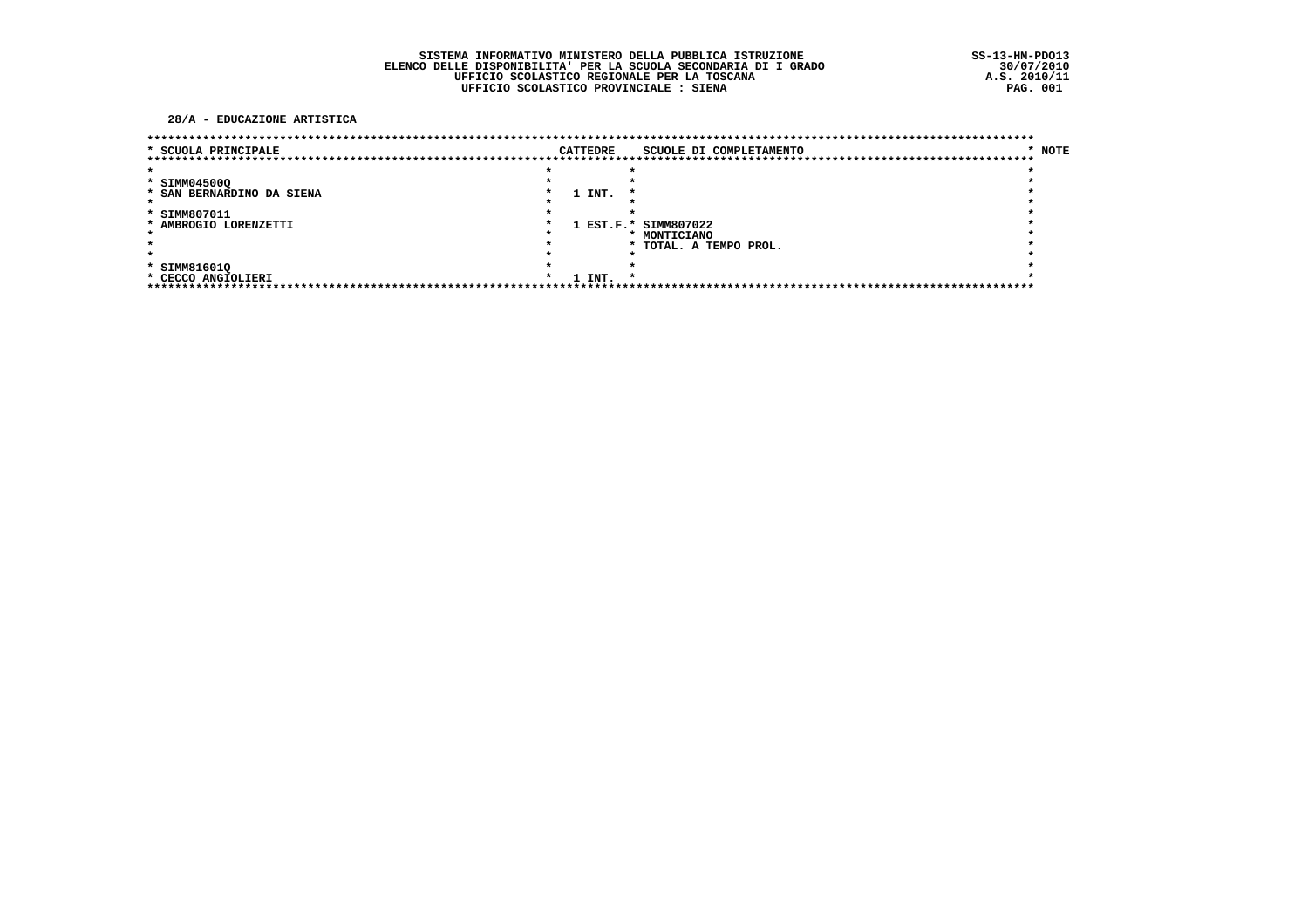30/A - EDUCAZIONE FISICA NELLA SCUOLA MEDIA

| * SCUOLA PRINCIPALE        | CATTEDRE | SCUOLE DI COMPLETAMENTO | <b>NOTE</b> |
|----------------------------|----------|-------------------------|-------------|
|                            |          |                         |             |
|                            |          |                         |             |
| * SIMM80502A               |          |                         |             |
| <b>BETTOLLE</b><br>* FRAZ. | $\star$  | 1 EST.F.* SIMM814025    |             |
|                            |          | * "S. MARTINI"          |             |
|                            |          |                         |             |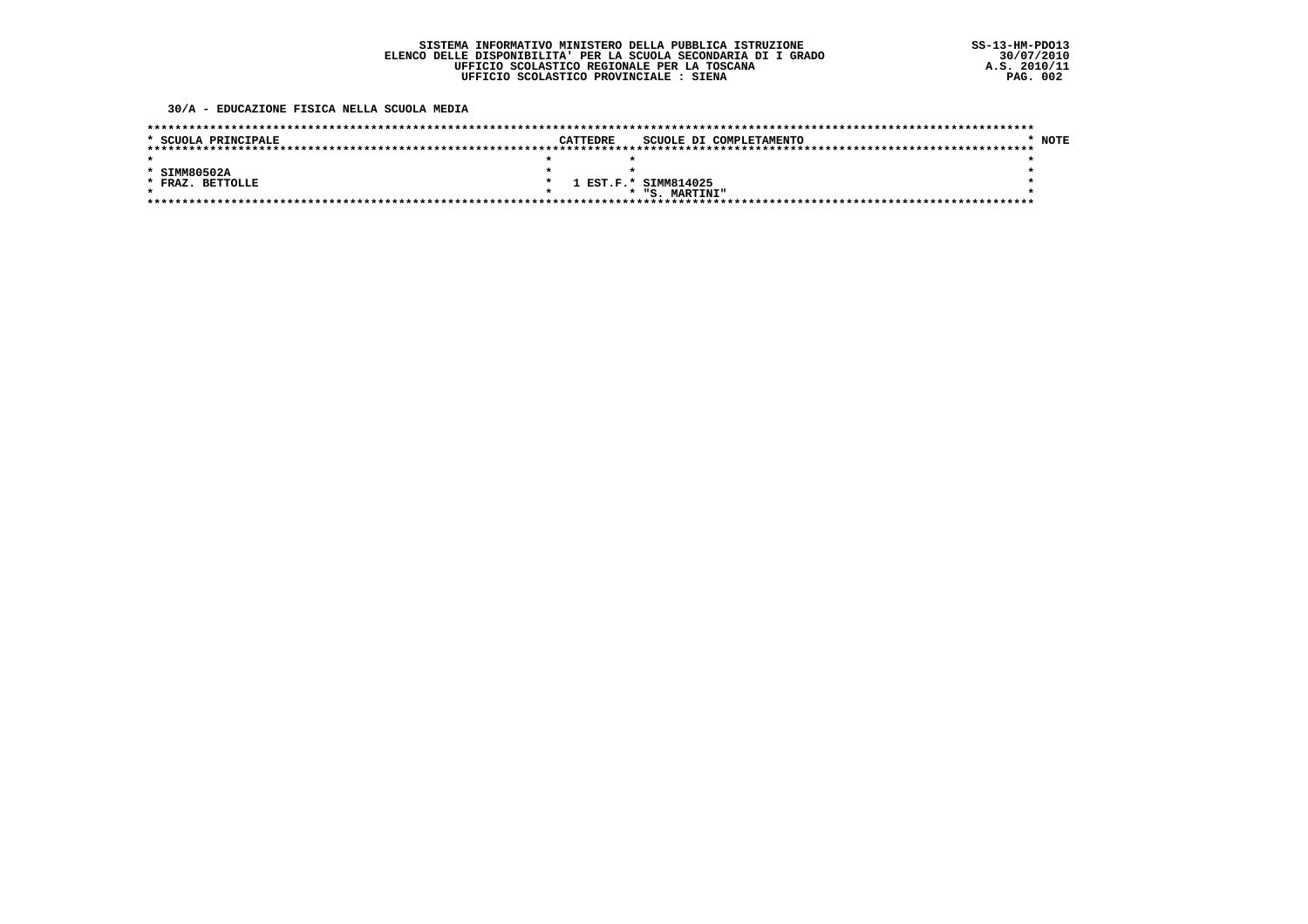32/A - EDUCAZIONE MUSICALE NELLA SCUOLA MEDIA

| * SCUOLA PRINCIPALE | CATTEDRE | SCUOLE DI COMPLETAMENTO | <b>NOTE</b> |
|---------------------|----------|-------------------------|-------------|
|                     |          | *****                   |             |
|                     |          |                         |             |
| * SIMM814025        |          |                         |             |
| * "S. MARTINI"      |          | 1 EST.F.* SIMM814014    |             |
|                     |          | * "L. MAGI"             |             |
|                     |          |                         |             |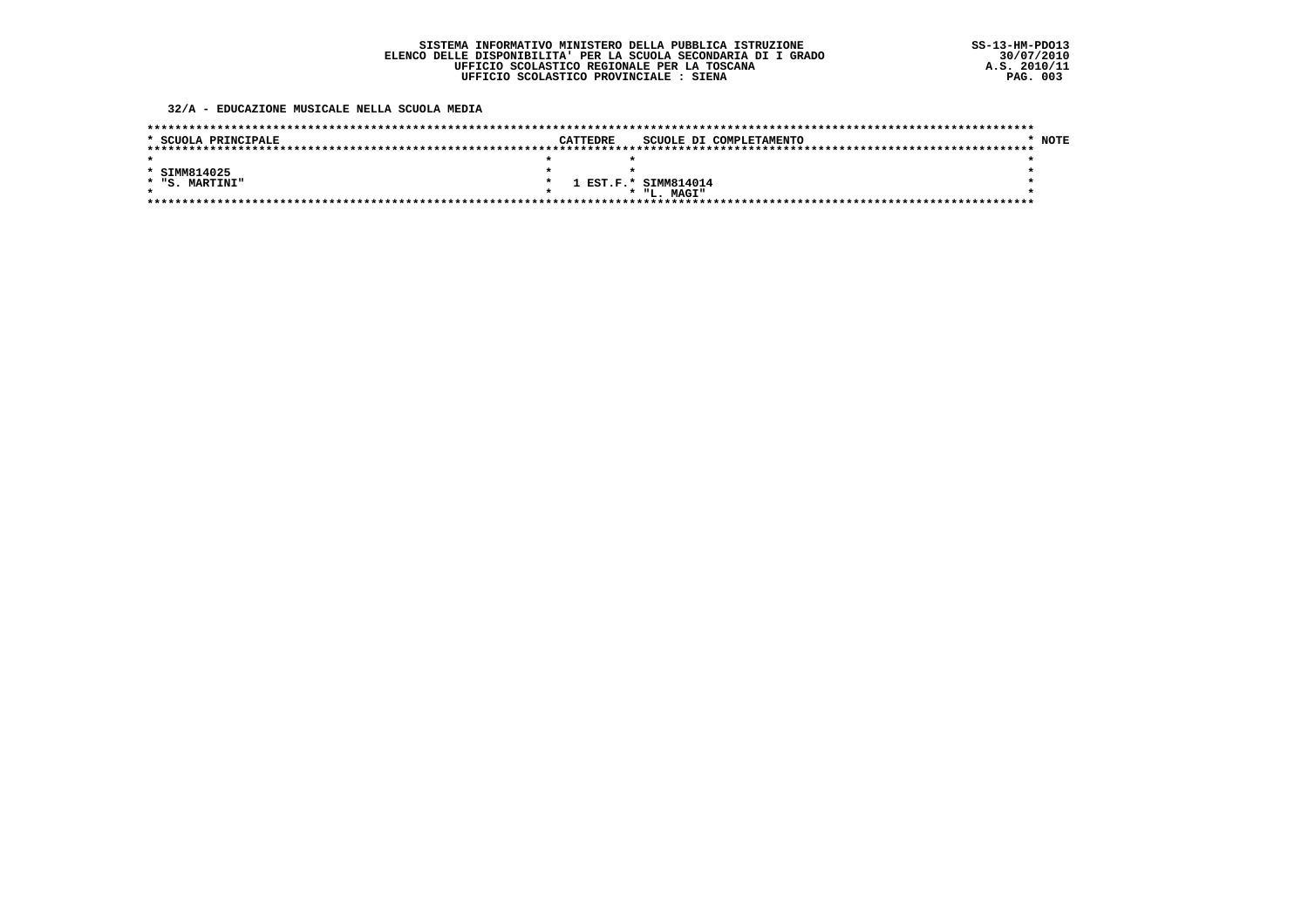33/A - EDUCAZIONE TECNICA NELLA SCUOLA MEDIA

PARZ, A TEMPO PROL.

| * SCUOLA PRINCIPALE     |  | CATTEDRE     |  | SCUOLE DI COMPLETAMENTO | NOTE |
|-------------------------|--|--------------|--|-------------------------|------|
|                         |  |              |  |                         |      |
|                         |  |              |  |                         |      |
| * SIMM022003            |  |              |  |                         |      |
| * SMS ARNOLFO DI CAMBIO |  | $1$ TNT. $*$ |  |                         |      |
|                         |  |              |  |                         |      |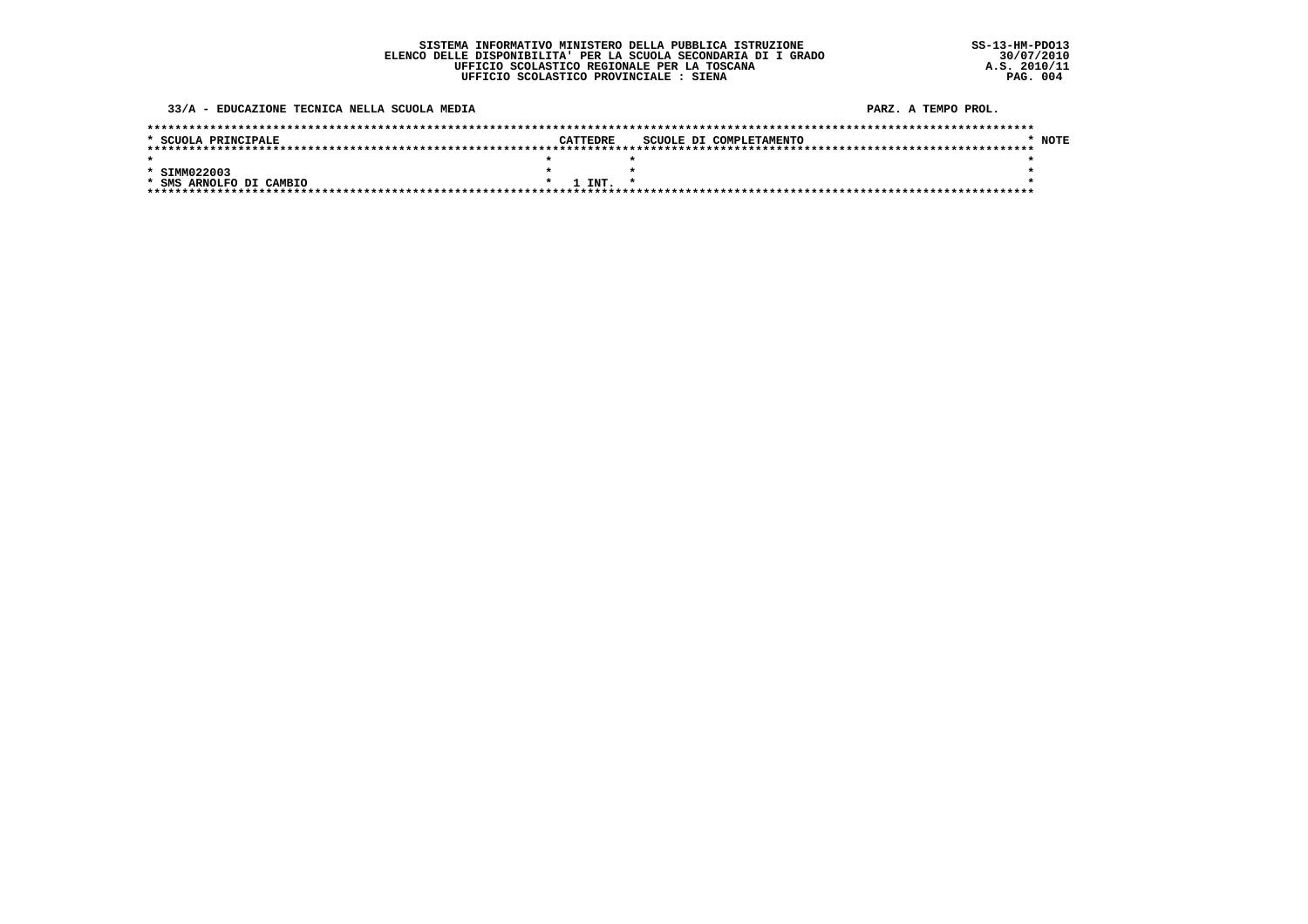33/A - EDUCAZIONE TECNICA NELLA SCUOLA MEDIA

| * SCUOLA PRINCIPALE   | <b>CATTEDRE</b> | SCUOLE DI COMPLETAMENTO |  |  |  | <b>NOTE</b> |
|-----------------------|-----------------|-------------------------|--|--|--|-------------|
|                       |                 |                         |  |  |  |             |
|                       |                 |                         |  |  |  |             |
| * SIMM807011          |                 |                         |  |  |  |             |
| * AMBROGIO LORENZETTI |                 | 1 EST.F.* SIMM807022    |  |  |  |             |
|                       |                 | MONTICIANO              |  |  |  |             |
| $\star$               |                 | * TOTAL. A TEMPO PROL.  |  |  |  |             |
|                       |                 |                         |  |  |  |             |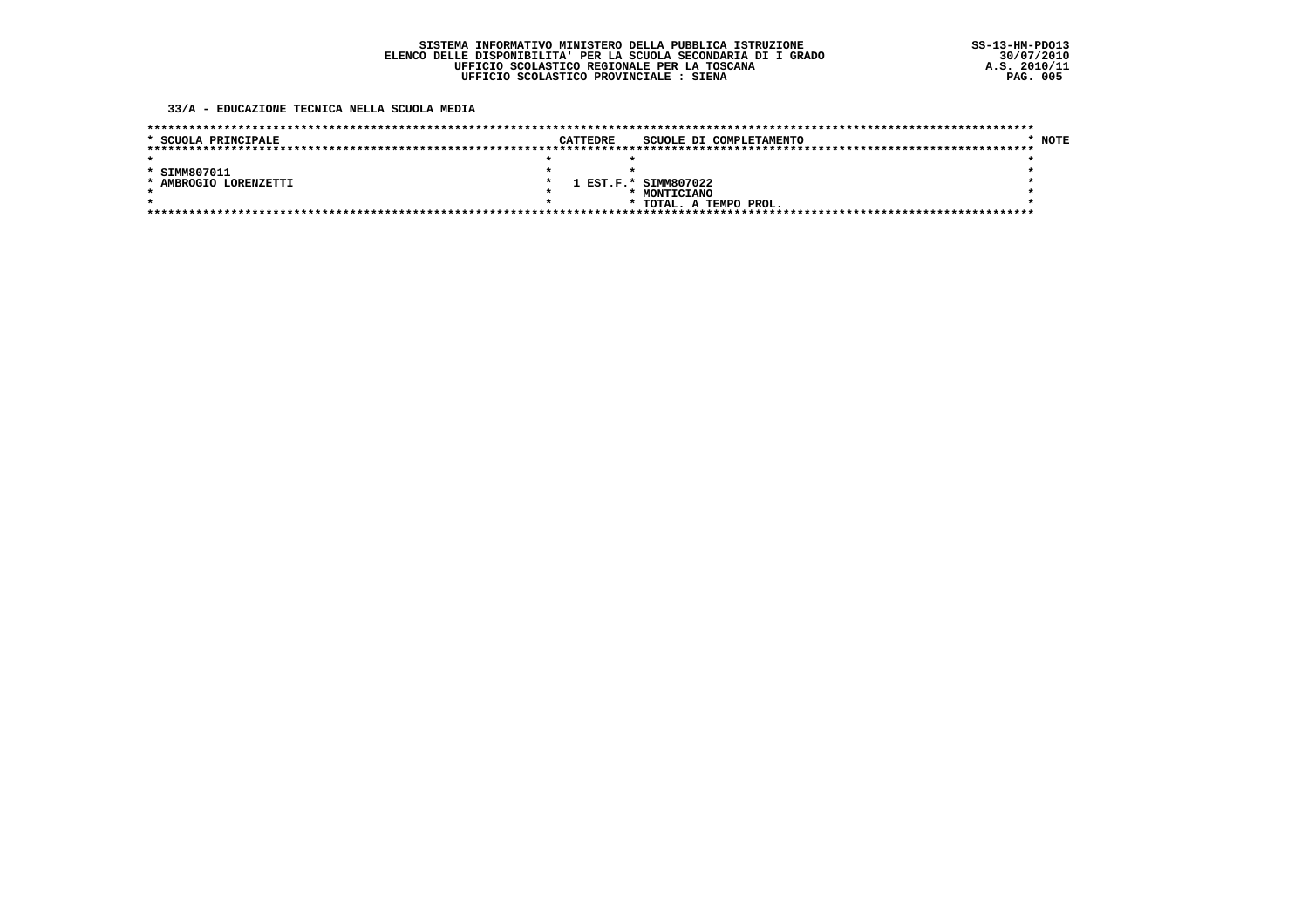### 43/A - ITALIANO STORIA ED EDUCAZIONE CIVICA, GEOGRAFIA NELLA SCUOLA MEDIA

#### PARZ. A TEMPO PROL.

| * SCUOLA PRINCIPALE     | <b>CATTEDRE</b> |        |        | SCUOLE DI COMPLETAMENTO        | * NOTE |
|-------------------------|-----------------|--------|--------|--------------------------------|--------|
|                         |                 |        |        |                                |        |
|                         |                 |        |        |                                |        |
| * SIMM034009            |                 |        |        |                                |        |
| * SMS LEONARDO DA VINCI |                 | 1 INT. |        | * SIMM03401A                   |        |
|                         |                 |        |        | 1 EST.F.* FRAZ. STAGGIA SENESE |        |
|                         |                 |        |        | * TOTAL. A TEMPO PROL.         |        |
|                         |                 |        |        | * SIMM022014                   |        |
|                         |                 |        |        | * RADICONDOLI                  |        |
|                         |                 |        |        |                                |        |
| * SIMM81001R            |                 |        |        |                                |        |
| * ANNA FRANK            |                 |        | 2 INT. |                                |        |
|                         |                 |        |        |                                |        |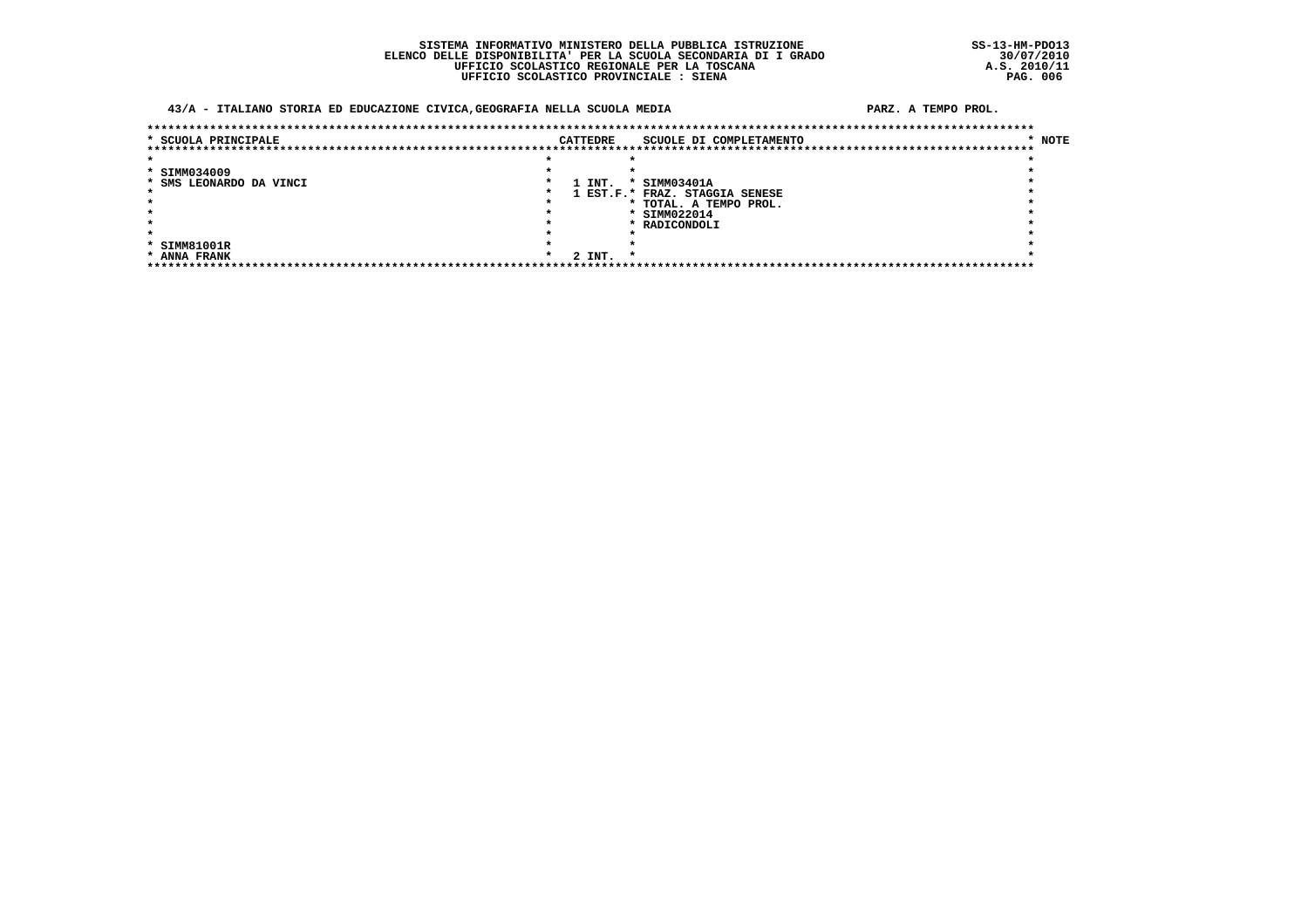### 43/A - ITALIANO STORIA ED EDUCAZIONE CIVICA, GEOGRAFIA NELLA SCUOLA MEDIA

| * SCUOLA PRINCIPALE |  | CATTEDRE | SCUOLE DI COMPLETAMENTO                | * NOTE |
|---------------------|--|----------|----------------------------------------|--------|
|                     |  |          | *******************************        |        |
|                     |  |          |                                        |        |
| * SIMM80902N        |  |          |                                        |        |
| * RADDA IN CHIANTI  |  |          | 1 EST.F.* SIMM80901L                   |        |
|                     |  |          | * GIOVANNI PAPINI                      |        |
|                     |  |          |                                        |        |
| * SIMM80903P        |  |          |                                        |        |
| * BETTINO RICASOLI  |  |          | 1 EST.F.* SIMM81701G                   |        |
|                     |  |          | * PIER ANDREA MATTIOLI                 |        |
|                     |  |          |                                        |        |
| * SIMM81201C        |  |          |                                        |        |
| * RONCALLI          |  |          | 1 EST.F.* SIMM806015                   |        |
|                     |  |          | * FOLGORE DA SAN GIMIGNANO             |        |
|                     |  |          | * PARZ. A TEMPO PROL.                  |        |
|                     |  |          | ************************************** |        |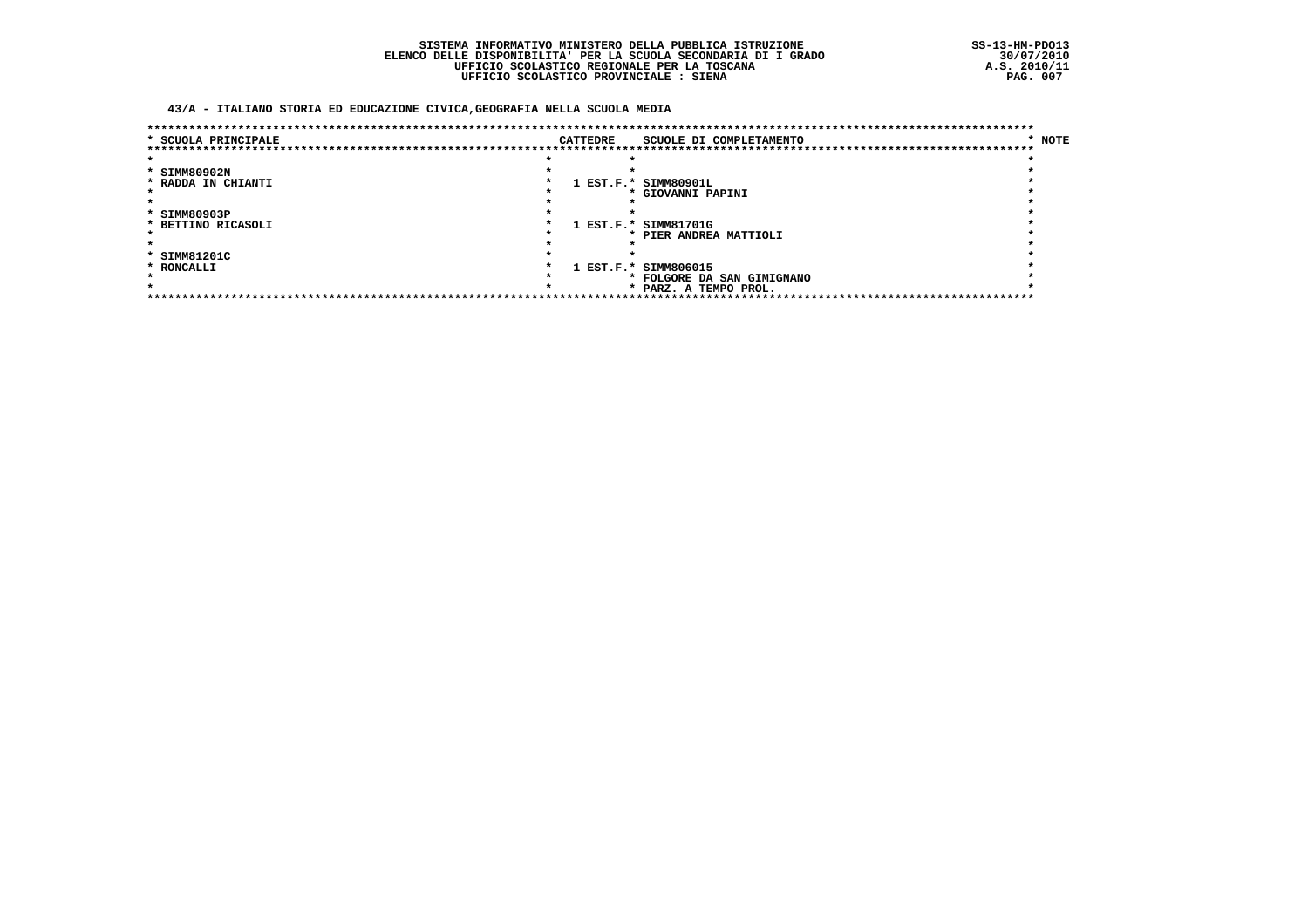$\bullet$ 

 $\star$ 

PARZ, A TEMPO PROL.

#### 59/A - SCIENZE MATEMATICHE, CHIMICHE, FISICHE E NATURALI NELLA SCUOLA MEDIA

 $\star$ 

| <b>SCUOLA PRINCIPALE</b>   | <b>CATTEDRE</b> | ******************************<br>SCUOLE DI COMPLETAMENTO | * NOTE |
|----------------------------|-----------------|-----------------------------------------------------------|--------|
|                            |                 |                                                           |        |
| * SIMM022003               |                 |                                                           |        |
| * SMS ARNOLFO DI CAMBIO    | 1 INT.          |                                                           |        |
|                            |                 |                                                           |        |
| * SIMM022025               |                 |                                                           |        |
| * CASOLANI                 | 1 INT.          |                                                           |        |
| * SIMM034009               |                 |                                                           |        |
| * SMS LEONARDO DA VINCI    |                 | 1 EST.F.* SIMM806015                                      |        |
|                            |                 | * FOLGORE DA SAN GIMIGNANO                                |        |
|                            |                 | * PARZ. A TEMPO PROL.                                     |        |
| * SIMM805019               |                 |                                                           |        |
| * DON LORENZO MILANI       | 1 INT.          |                                                           |        |
|                            |                 |                                                           |        |
| * SIMM806015               |                 |                                                           |        |
| * FOLGORE DA SAN GIMIGNANO | 1 INT.          |                                                           |        |
| * SIMM81801B               |                 |                                                           |        |
| * GALILEO GALILEI          | 1 INT.          | * SIMM819017                                              |        |

\* 1 INI. SIMMOLIST.<br>\* 1 EST.F.\* FEDERIGO TOZZI<br>\* \* PARZ. A TEMPO PROL.  $\star$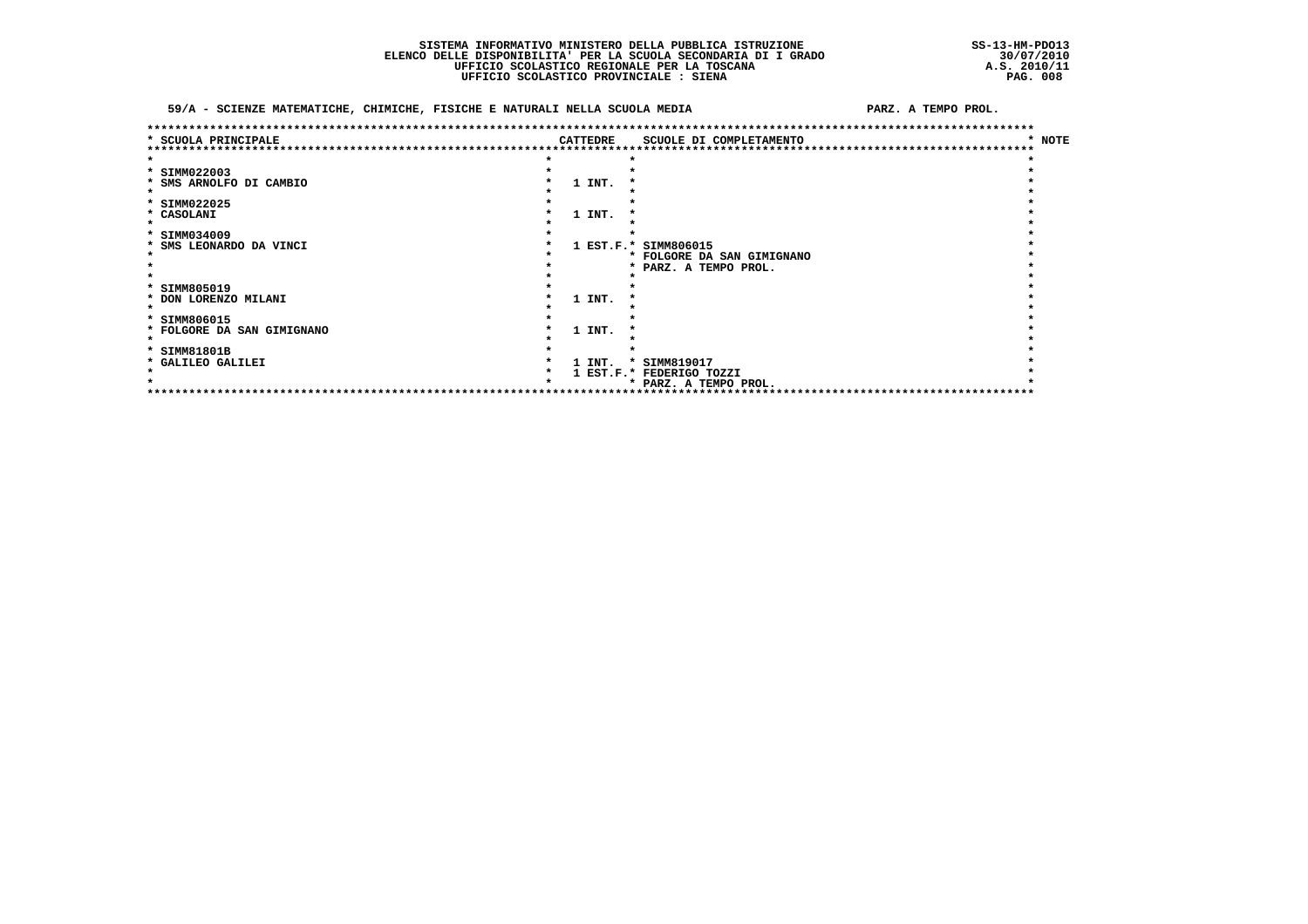### 59/A - SCIENZE MATEMATICHE, CHIMICHE, FISICHE E NATURALI NELLA SCUOLA MEDIA

| * SCUOLA PRINCIPALE          |  | CATTEDRE | SCUOLE DI COMPLETAMENTO | * NOTE |
|------------------------------|--|----------|-------------------------|--------|
|                              |  |          |                         |        |
|                              |  |          |                         |        |
| * SIMM81102N                 |  |          |                         |        |
| * SCUOLA MEDIA DI MONTALCINO |  | 1 INT.   |                         |        |
|                              |  |          |                         |        |
| * SIMM813029                 |  |          |                         |        |
| * ETTORE FABIETTI            |  | 1 INT.   | *                       |        |
|                              |  |          |                         |        |
| * SIMM814025                 |  |          |                         |        |
| * "S. MARTINI"               |  | 1 INT.   |                         |        |
|                              |  |          |                         |        |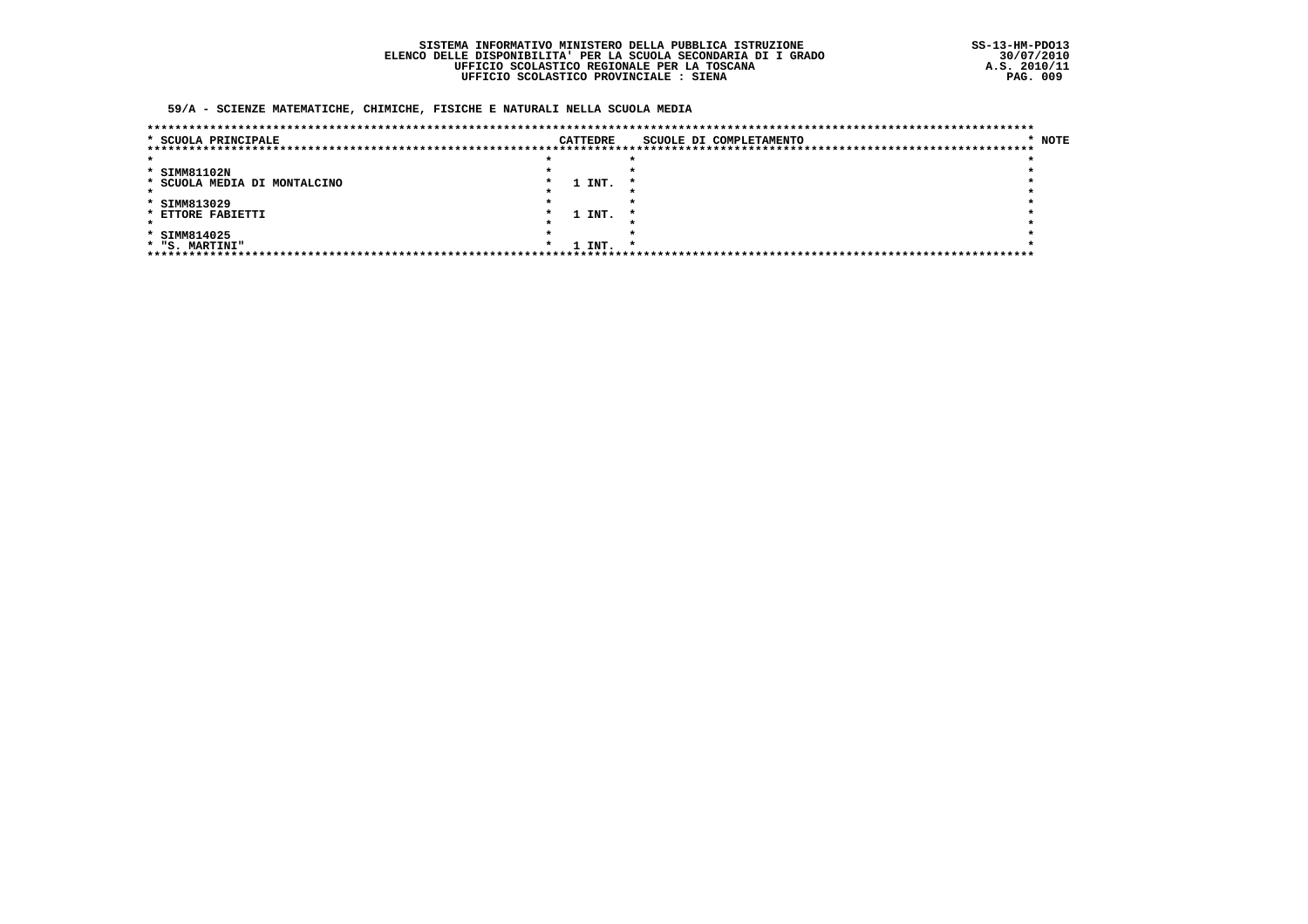### 59/A - SCIENZE MATEMATICHE, CHIMICHE, FISICHE E NATURALI NELLA SCUOLA MEDIA

| ΓA | TOTAL. A TEMPO PROL. |  |  |
|----|----------------------|--|--|
|    |                      |  |  |

| * SCUOLA PRINCIPALE | <b>CATTEDRE</b> | SCUOLE DI COMPLETAMENTO | <b>NOTE</b> |
|---------------------|-----------------|-------------------------|-------------|
|                     |                 |                         |             |
|                     |                 |                         |             |
| $*$ SIMM02604E      |                 |                         |             |
| * IPPOLITO NIEVO    |                 | 1 EST.F.* SIMM80401D    |             |
|                     |                 | * G. PARINI             |             |
|                     |                 | * PARZ. A TEMPO PROL.   |             |
|                     |                 |                         |             |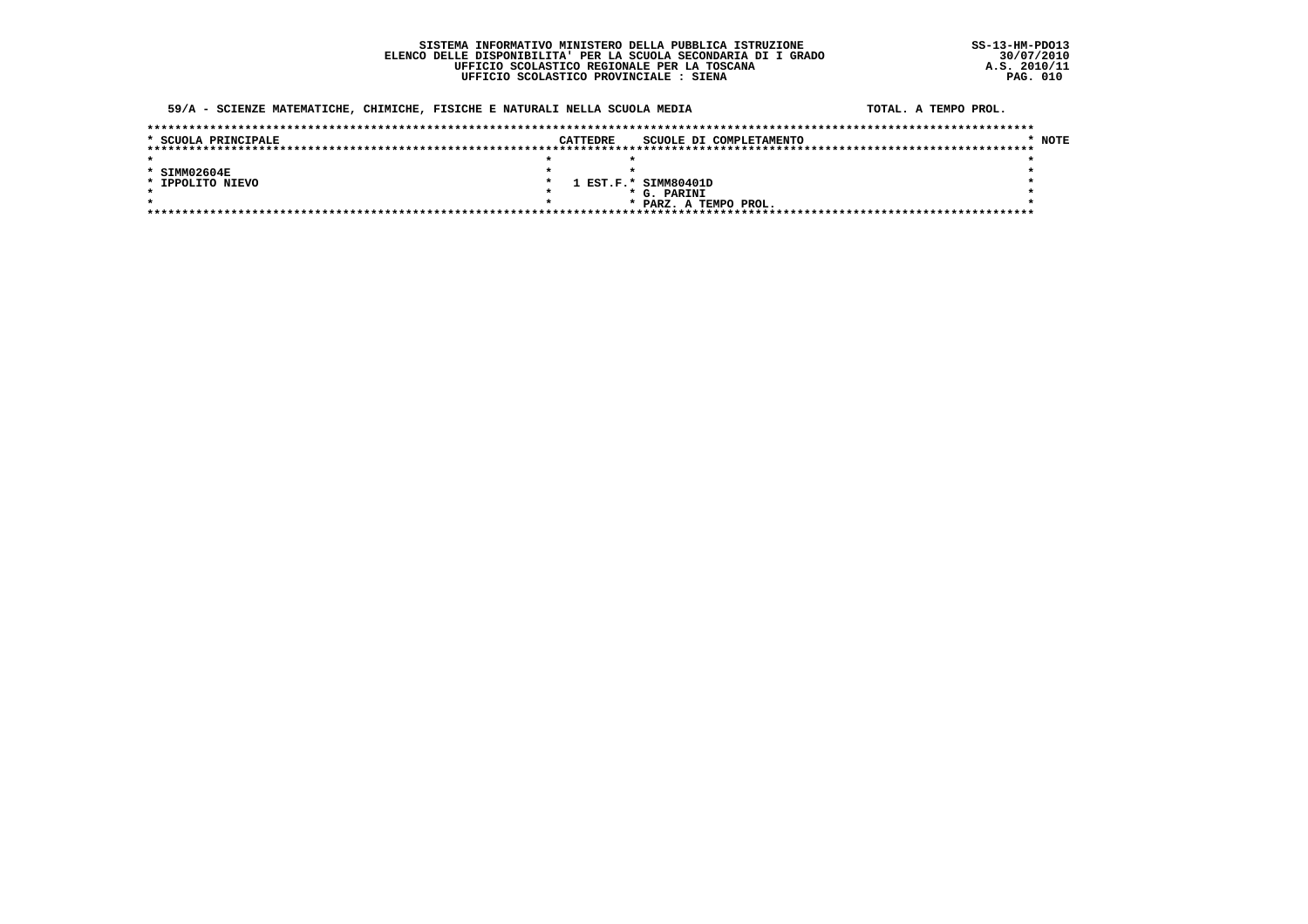### 45/A - LINGUA STRANIERA (FRANCESE)

### PARZ. A TEMPO PROL.

| * SCUOLA PRINCIPALE        | <b>CATTEDRE</b> |                      | SCUOLE DI COMPLETAMENTO | <b>NOTE</b> |
|----------------------------|-----------------|----------------------|-------------------------|-------------|
|                            |                 |                      |                         |             |
|                            |                 |                      |                         |             |
| * SIMM806015               |                 |                      |                         |             |
| * FOLGORE DA SAN GIMIGNANO |                 | 1 EST.F.* SIMM034009 |                         |             |
|                            |                 |                      | * SMS LEONARDO DA VINCI |             |
|                            |                 |                      | * PARZ. A TEMPO PROL.   |             |
|                            |                 |                      |                         |             |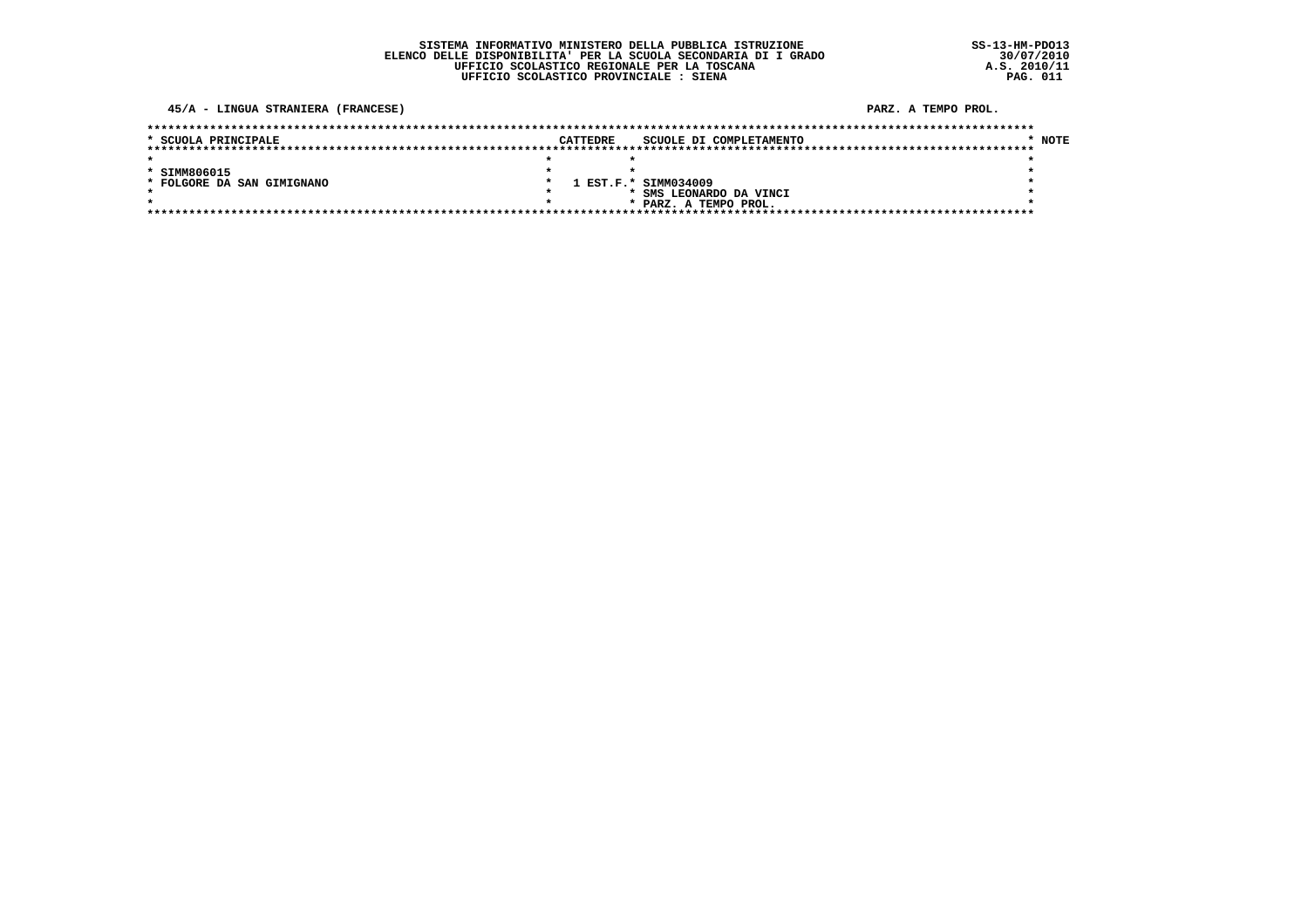45/A - LINGUA STRANIERA (INGLESE)

| * SCUOLA PRINCIPALE          | <b>CATTEDRE</b> | SCUOLE DI COMPLETAMENTO | <b>NOTE</b> |
|------------------------------|-----------------|-------------------------|-------------|
|                              |                 |                         |             |
|                              |                 |                         |             |
| * SIMM80801R                 |                 |                         |             |
| * RENATO FUCINI              |                 | 1 EST.F.* SIMM80802T    |             |
|                              |                 | * MURLO                 |             |
|                              |                 |                         |             |
| * SIMM81102N                 |                 |                         |             |
| * SCUOLA MEDIA DI MONTALCINO | 1 INT.          |                         |             |
|                              |                 |                         |             |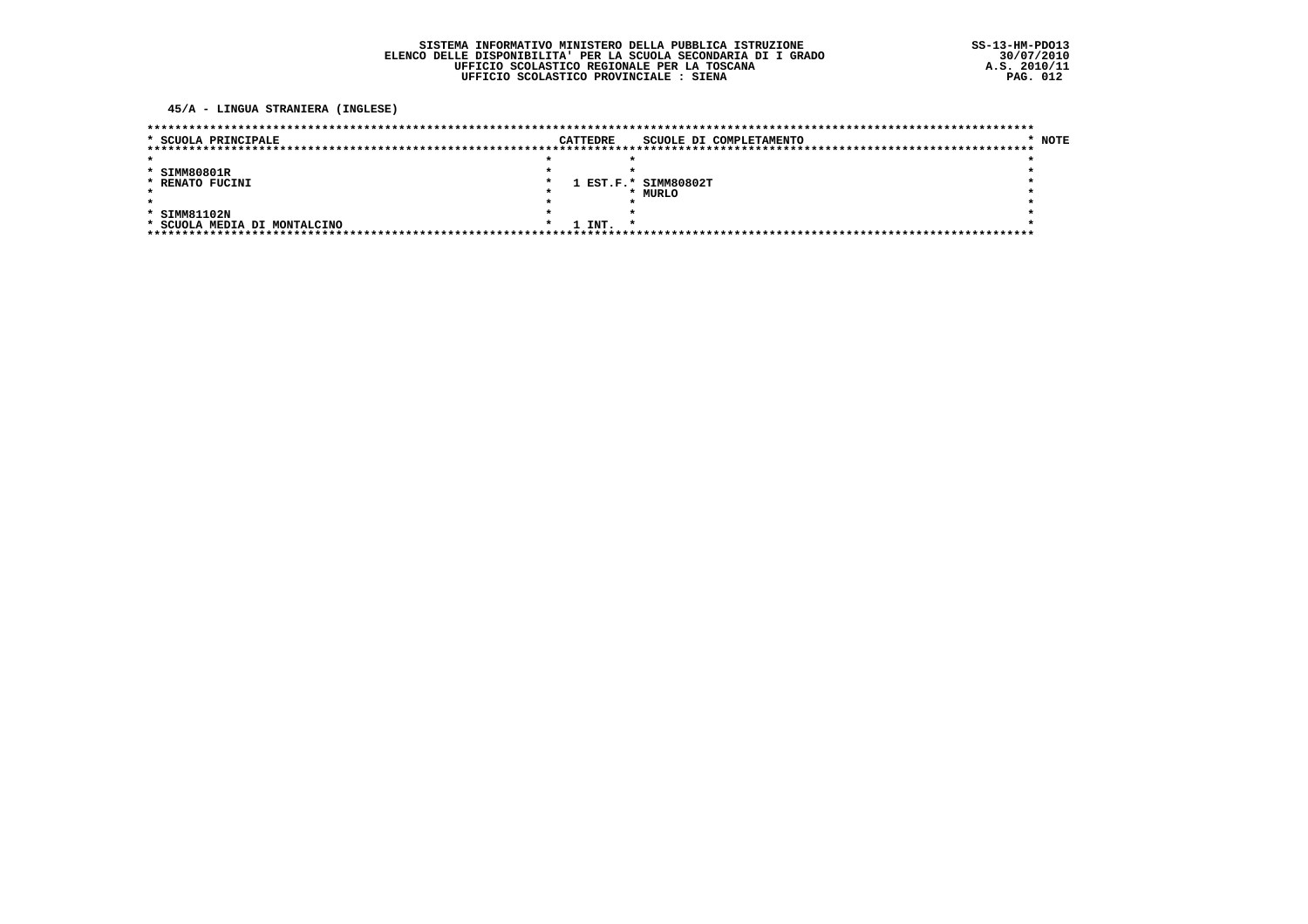### 45/A - LINGUA STRANIERA (INGLESE)

#### TOTAL. A TEMPO PROL.

| * SCUOLA PRINCIPALE | CATTEDRE             |  |                        | SCUOLE DI COMPLETAMENTO | <b>NOTE</b> |
|---------------------|----------------------|--|------------------------|-------------------------|-------------|
|                     |                      |  |                        |                         |             |
|                     |                      |  |                        |                         |             |
| * SIMM807022        |                      |  |                        |                         |             |
| * MONTICIANO        | 1 EST.F.* SIMM807033 |  |                        |                         |             |
|                     |                      |  | * "PAOLO MASCAGNI"     |                         |             |
|                     |                      |  | * TOTAL. A TEMPO PROL. |                         |             |
|                     |                      |  |                        |                         |             |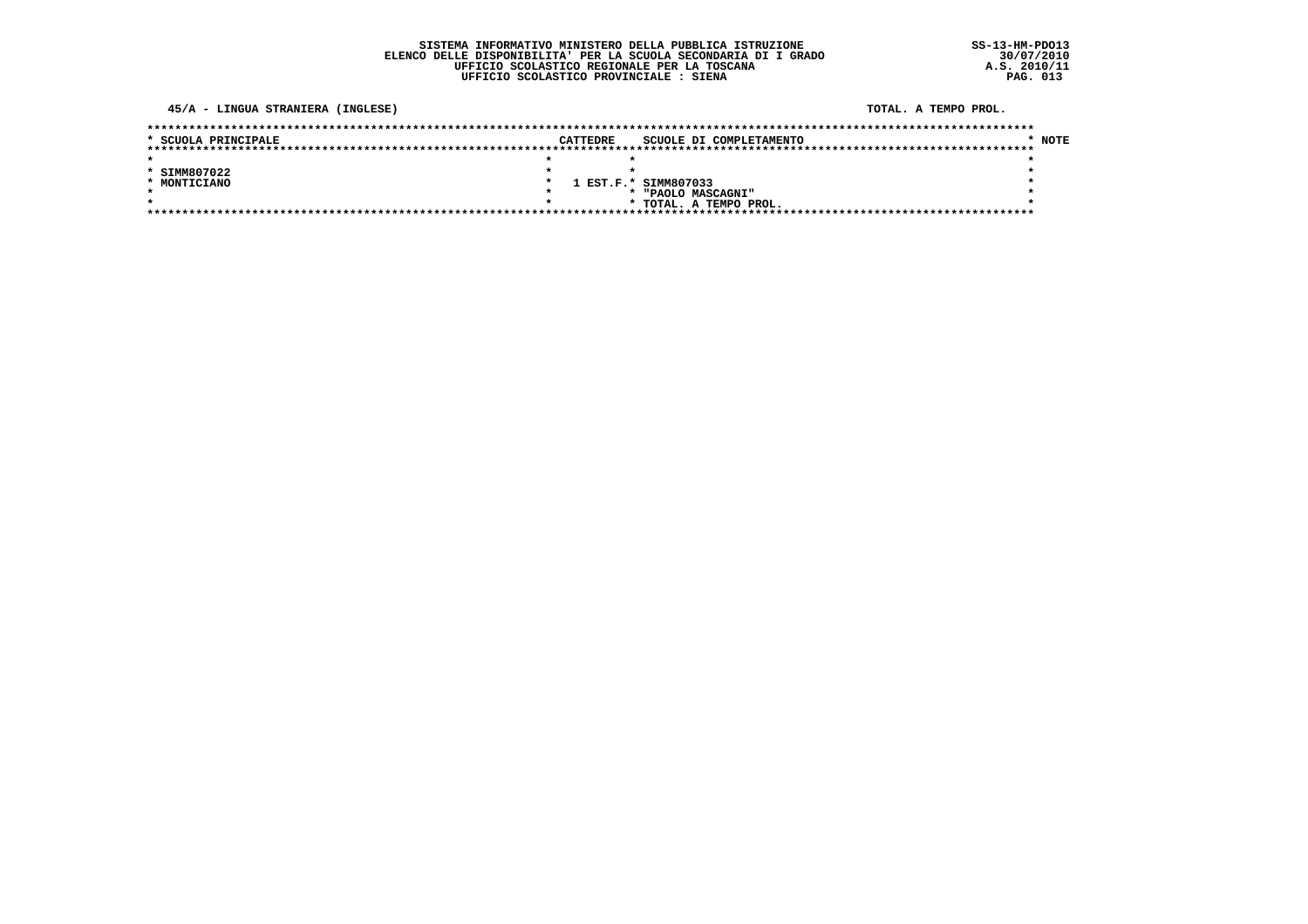45/A - LINGUA STRANIERA (SPAGNOLO)

PARZ. A TEMPO PROL.

| * SCUOLA PRINCIPALE     | <b>CATTEDRE</b> | SCUOLE DI COMPLETAMENTO | $*$ NOTE |
|-------------------------|-----------------|-------------------------|----------|
|                         |                 |                         |          |
|                         |                 |                         |          |
| * SIMM022025            |                 |                         |          |
| * CASOLANI              |                 | 1 EST.F.* SIMM022003    |          |
|                         |                 | SMS ARNOLFO DI CAMBIO   |          |
|                         |                 | * PARZ. A TEMPO PROL.   |          |
|                         |                 |                         |          |
| * SIMM034009            |                 |                         |          |
| * SMS LEONARDO DA VINCI | 1 INT.          |                         |          |
|                         |                 |                         |          |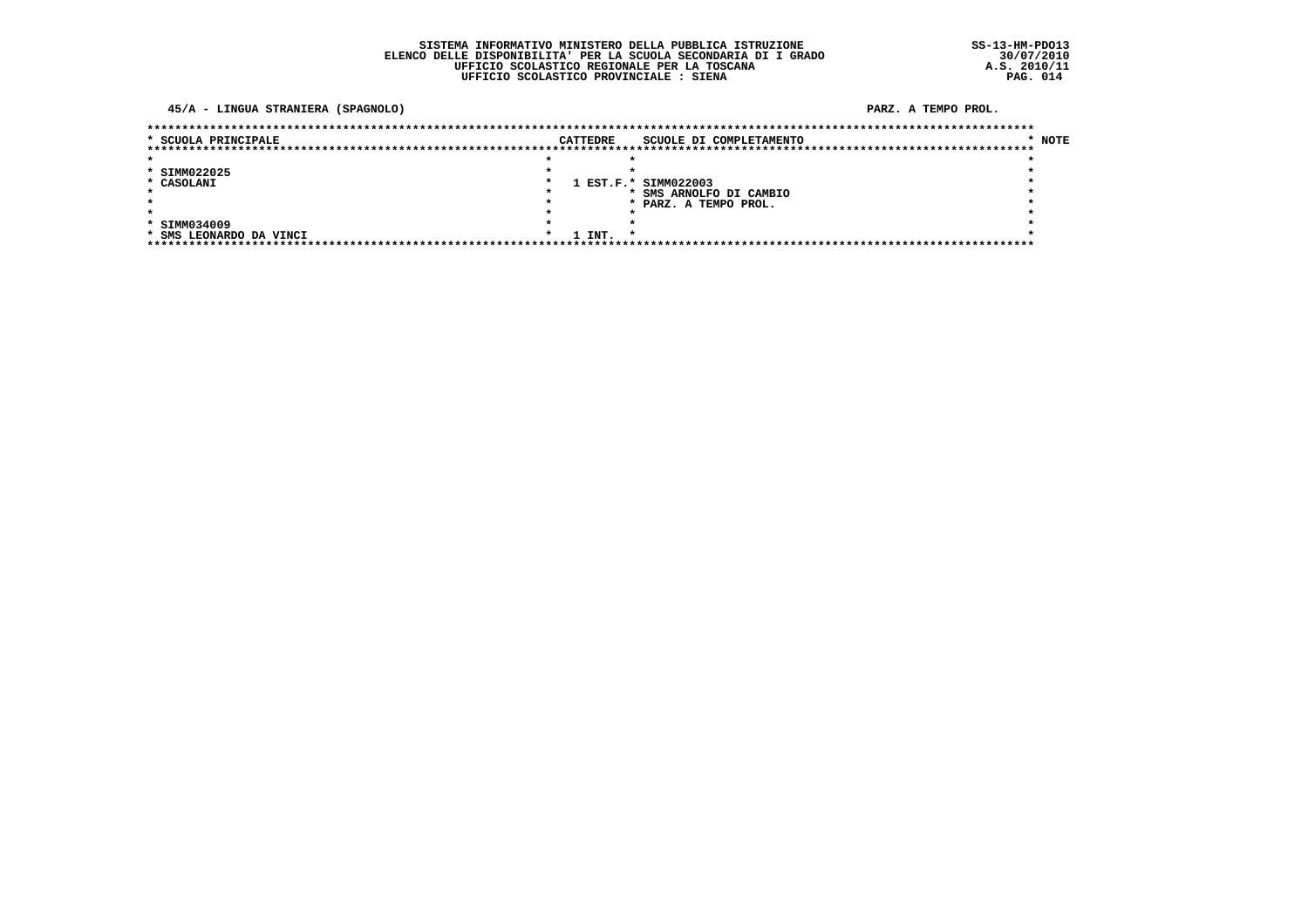45/A - LINGUA STRANIERA (SPAGNOLO)

|                           |          | ********************************  |                        |
|---------------------------|----------|-----------------------------------|------------------------|
| * SCUOLA PRINCIPALE       | CATTEDRE | SCUOLE DI COMPLETAMENTO           | <b>NOTE</b><br>$\star$ |
|                           |          |                                   |                        |
| * SIMM04500Q              |          |                                   |                        |
| * SAN BERNARDINO DA SIENA | 1 INT.   |                                   |                        |
|                           |          |                                   |                        |
| * SIMM04501R              |          |                                   |                        |
| * FRAZ. TAVERNE D'ARBIA   |          | 1 EST.S.* SIMM04500Q              |                        |
|                           |          | <b>SAN BERNARDINO DA SIENA</b>    |                        |
|                           |          |                                   |                        |
| * SIMM81202D              |          |                                   |                        |
| * DANTE ALIGHIERI         |          | 1 EST.F.* SIMM034009              |                        |
|                           |          | * SMS LEONARDO DA VINCI           |                        |
|                           |          | * PARZ. A TEMPO PROL.             |                        |
|                           |          |                                   |                        |
| * SIMM81601Q              |          |                                   |                        |
| * CECCO ANGIOLIERI        |          | 1 EST.F.* SIMM03401A              |                        |
|                           |          | * FRAZ. STAGGIA SENESE            |                        |
|                           |          | * TOTAL. A TEMPO PROL.            |                        |
|                           |          |                                   |                        |
| * SIMM81701G              |          |                                   |                        |
| * PIER ANDREA MATTIOLI    | $1$ TNT. | ********************************* |                        |
|                           |          |                                   |                        |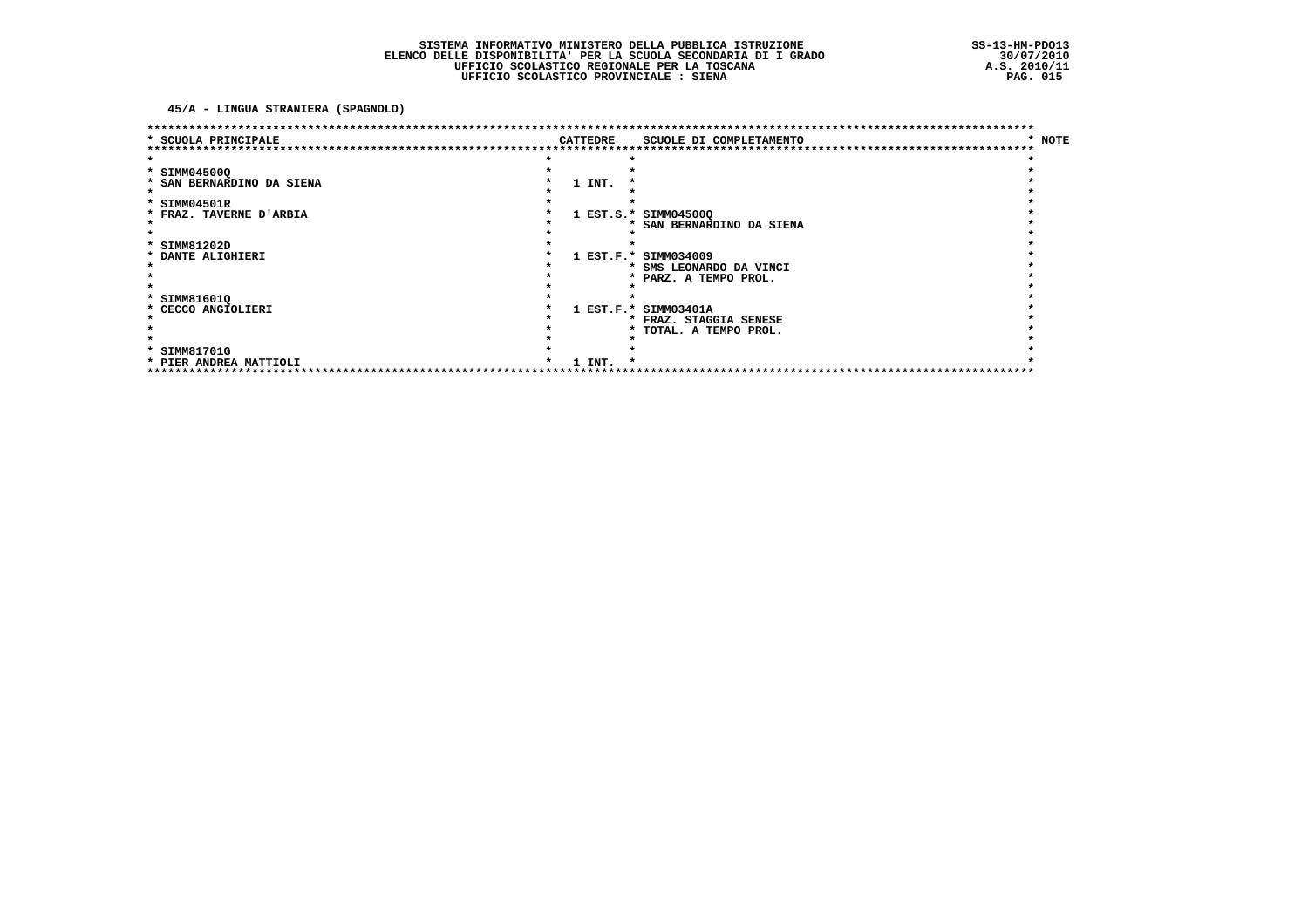77/A - CHITARRA

| * SCUOLA PRINCIPALE |  | CATTEDRE |  | SCUOLE DI COMPLETAMENTO | NOTE |
|---------------------|--|----------|--|-------------------------|------|
|                     |  |          |  |                         |      |
|                     |  |          |  |                         |      |
| $*$ SIMM02600A      |  |          |  |                         |      |
| * GIOVANNI PASCOLI  |  | 1 TNT.   |  |                         |      |
|                     |  |          |  |                         |      |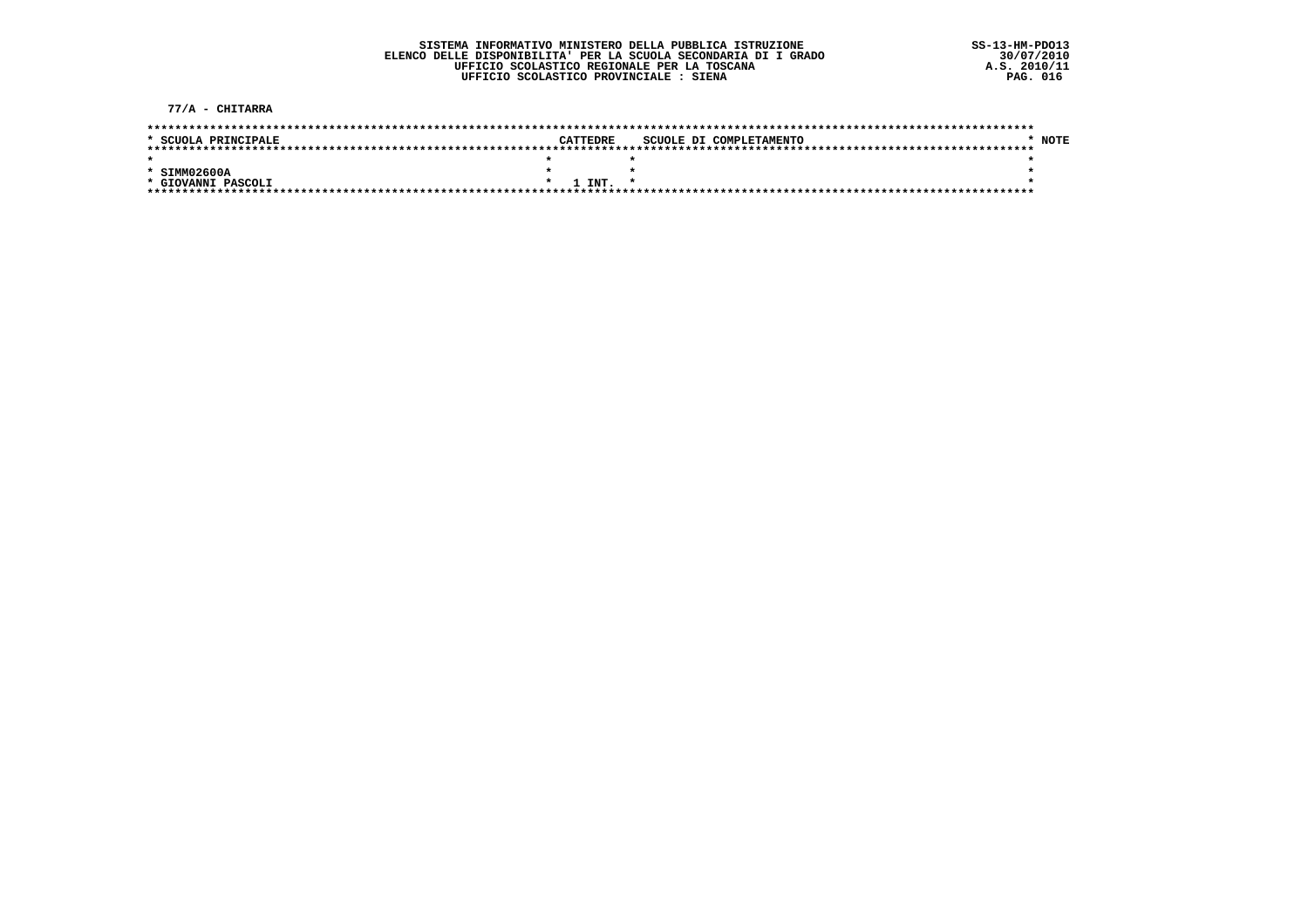### 43/A - ITALIANO STORIA ED EDUCAZIONE CIVICA, GEOGRAFIA NELLA SCUOLA MEDIA

| ADULTA.<br>* ISTRUZ. E FORMAZ. ETA<br><b>SCUOLE CARCERARIE</b> | POSTI | * NOTE |
|----------------------------------------------------------------|-------|--------|
|                                                                |       |        |
|                                                                |       |        |
| * SICT700002                                                   |       |        |
| * V.VENETO                                                     |       |        |
|                                                                |       |        |
| * SICT70100T                                                   |       |        |
| COMPRENSIVO MAT.<br>* IST.<br>ELEM. MEDIE                      |       |        |
| ****************************                                   |       |        |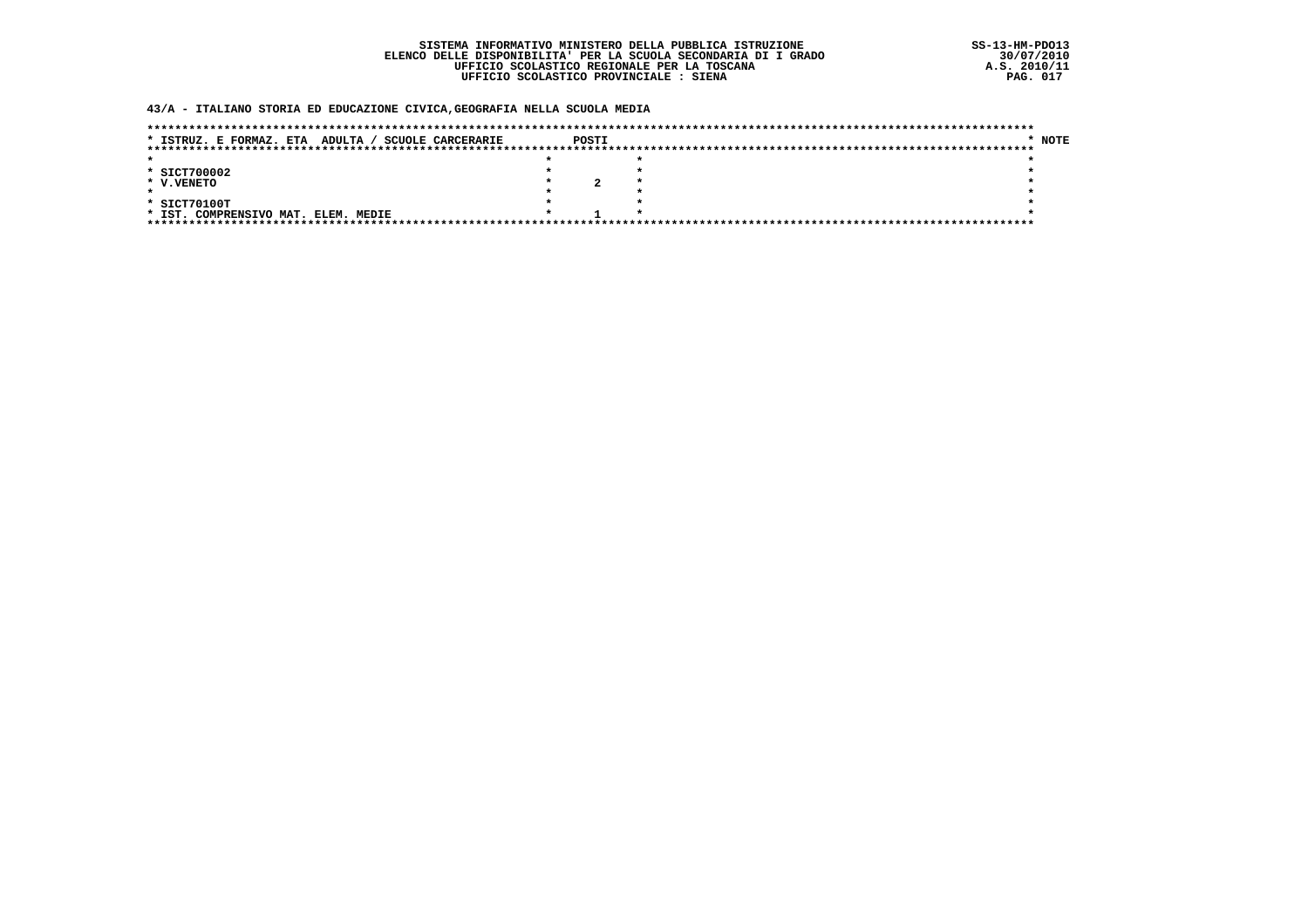### 59/A - SCIENZE MATEMATICHE, CHIMICHE, FISICHE E NATURALI NELLA SCUOLA MEDIA

| * ISTRUZ. E FORMAZ. ETA ADULTA / SCUOLE CARCERARIE | POSTI | NOTF |
|----------------------------------------------------|-------|------|
|                                                    |       |      |
|                                                    |       |      |
| * SICT700002                                       |       |      |
| * V.VENETO                                         |       |      |
|                                                    |       |      |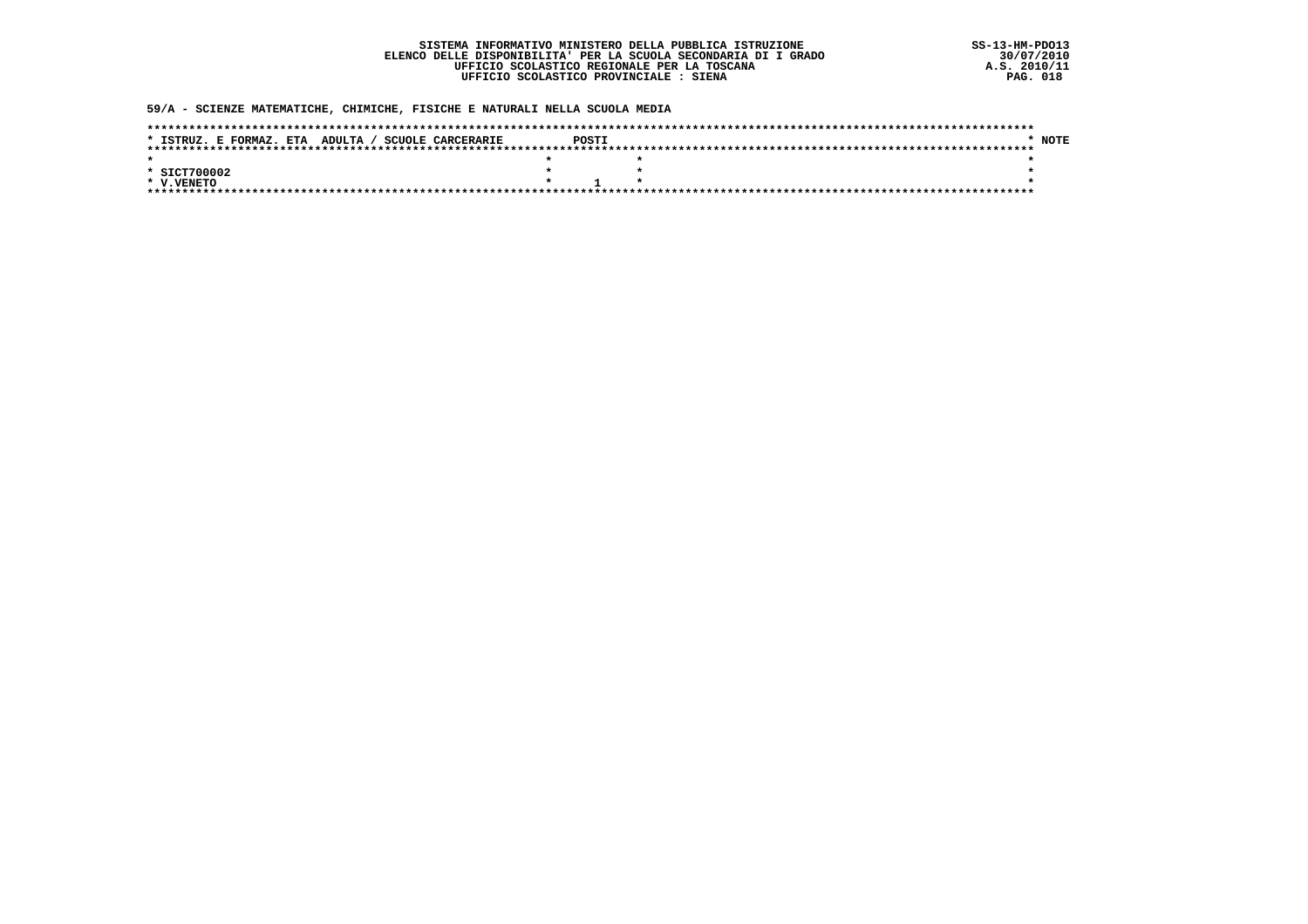45/A - LINGUA STRANIERA (INGLESE)

| * ISTRUZ. E FORMAZ. ETA ADULTA / SCUOLE CARCERARIE | POSTI             | NOTE |
|----------------------------------------------------|-------------------|------|
|                                                    |                   |      |
|                                                    |                   |      |
| * SICT700002                                       |                   |      |
| * V.VENETO                                         | $\star$ 1 $\star$ |      |
|                                                    |                   |      |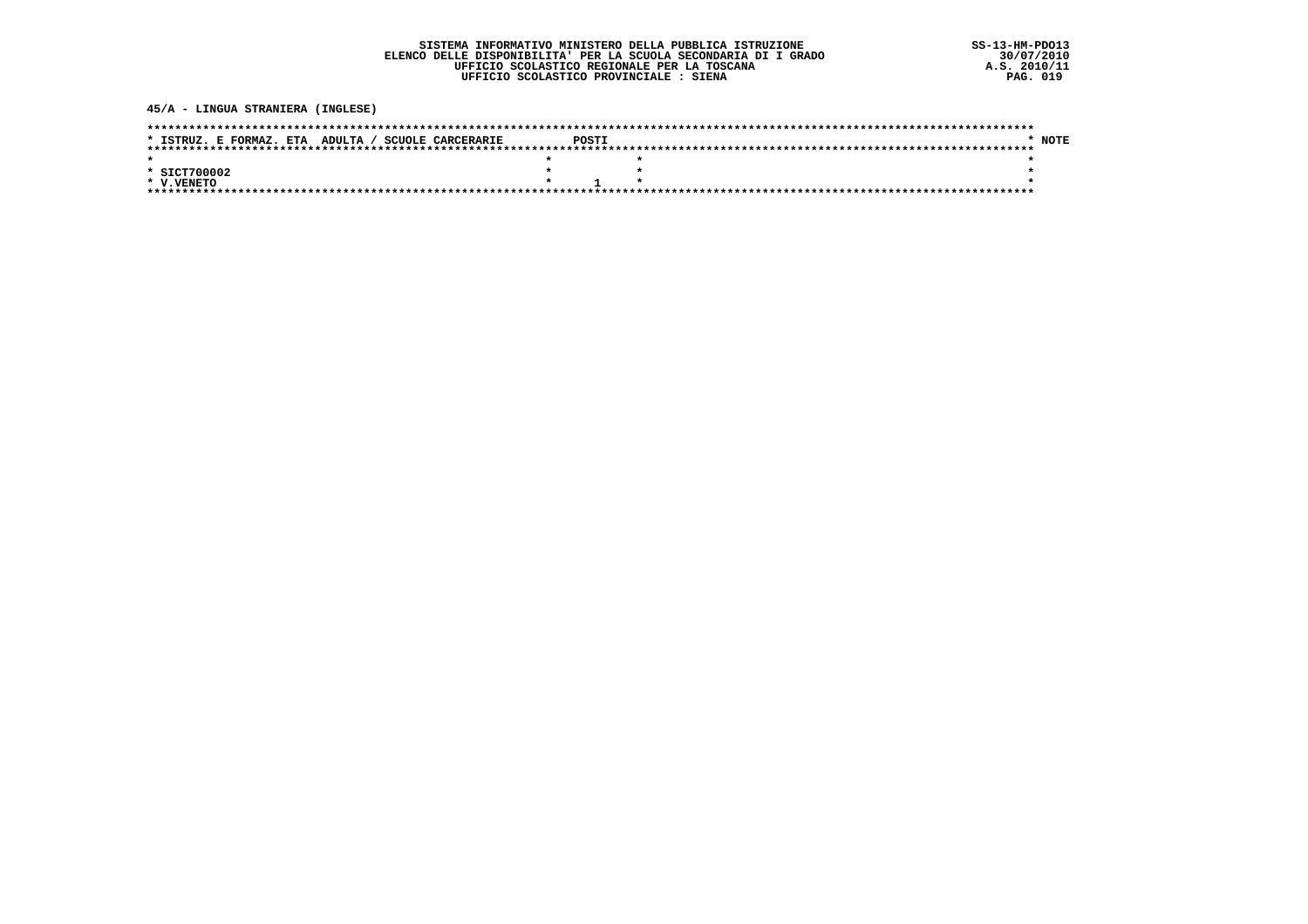POSTI SOSTEGNO MINORATI PSICOFISICI

#### PARZ. A TEMPO PROL.

| * SCUOLA PRINCIPALE | DISP.  |  | SCUOLE DI COMPLETAMENTO | * NOTE |
|---------------------|--------|--|-------------------------|--------|
|                     |        |  |                         |        |
|                     |        |  |                         |        |
| * SIMM022025        |        |  |                         |        |
| * CASOLANI          | 2 INT. |  |                         |        |
|                     |        |  |                         |        |
| * SIMM813018        |        |  |                         |        |
| * E. REPETTI        | 1 INT. |  |                         |        |
|                     |        |  |                         |        |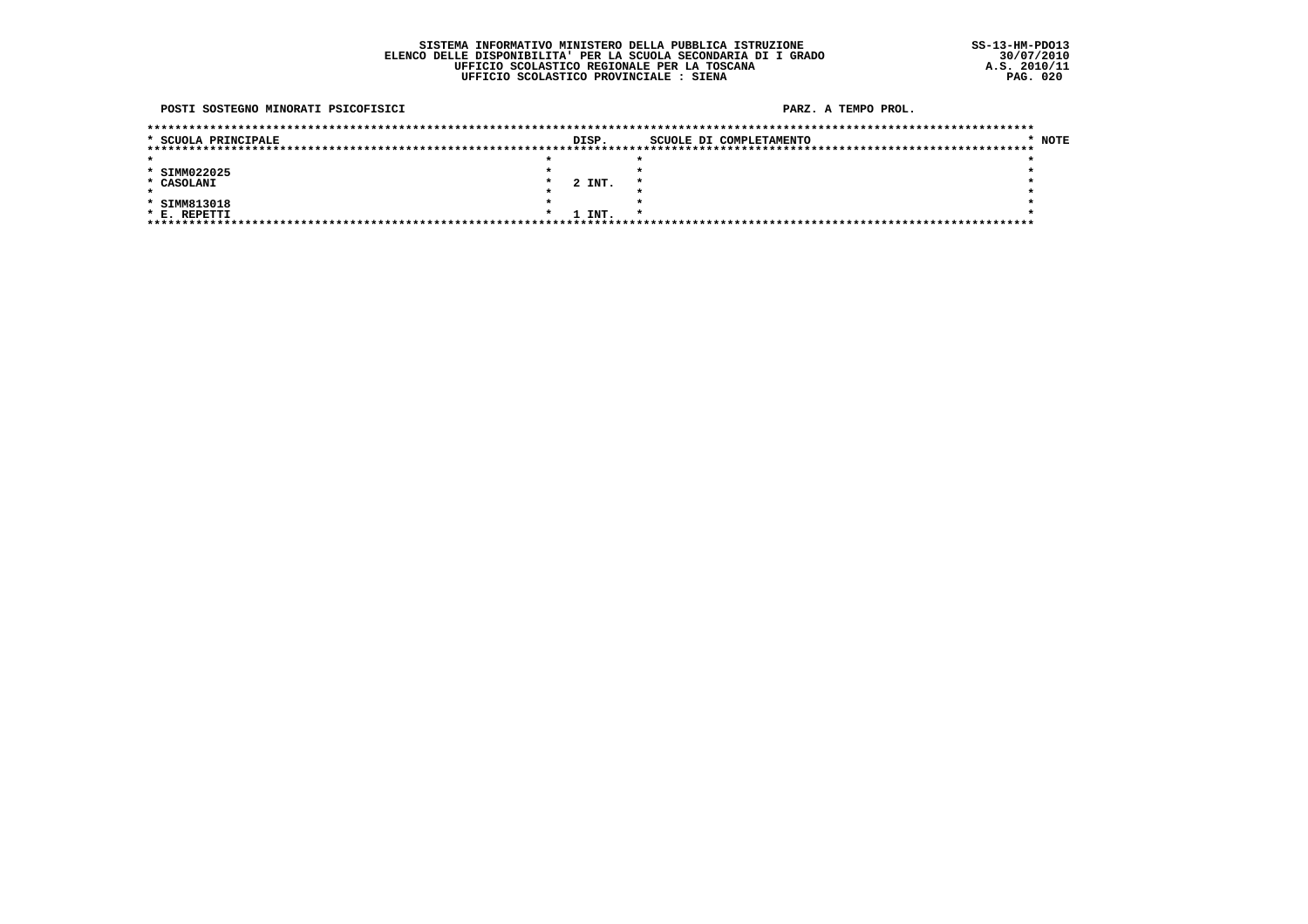POSTI SOSTEGNO MINORATI PSICOFISICI

| * SCUOLA PRINCIPALE            |  | DISP.  |                     |  | SCUOLE DI COMPLETAMENTO | * NOTE |
|--------------------------------|--|--------|---------------------|--|-------------------------|--------|
|                                |  |        |                     |  |                         |        |
|                                |  |        |                     |  |                         |        |
| * SIMM80903P                   |  |        |                     |  |                         |        |
| * BETTINO RICASOLI             |  | 1 INT. | $\boldsymbol{\ast}$ |  |                         |        |
|                                |  |        |                     |  |                         |        |
| * SIMM81103P                   |  |        |                     |  |                         |        |
| * SCUOLA MEDIA DI BUONCONVENTO |  | 2 INT. |                     |  |                         |        |
|                                |  |        |                     |  |                         |        |
| * SIMM81201C                   |  |        |                     |  |                         |        |
| * RONCALLI                     |  | 1 INT. |                     |  |                         |        |
|                                |  |        |                     |  |                         |        |